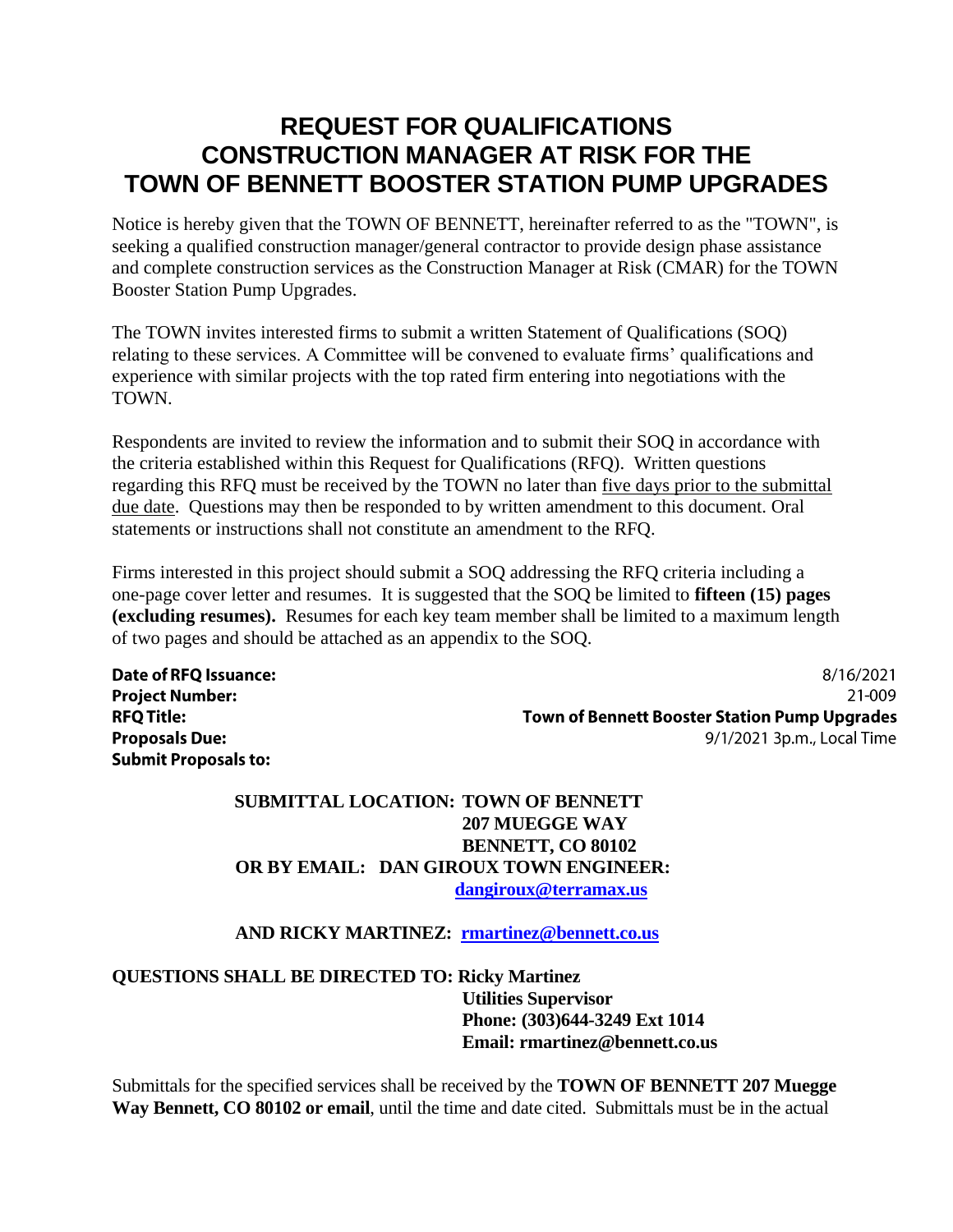207 Muegge Way Bennett, CO 80102

possession of the TOWN at the location indicated/or by email, on or prior to the exact time and date indicated above. **Any response received after the due date and time specified will be returned deemed null and void.** Submittals must be either presented in a sealed envelope titled "Statement of Qualifications for the Town of Bennett Booster Station Pump Upgrades" and with the firm's name and address clearly indicated on the envelope or submitted by e-mail to the parties listed above. All submittals must be completed in ink or typewritten. Questions must be addressed to the contact listed above. The TOWN reserves the right to reject any or all submittals, or to withhold the award for any reason it may determine, and to waive or not to waive any informalities in any submittal. All information regarding the content of the specific submittals will remain confidential until a contract is finalized or all submittals are rejected.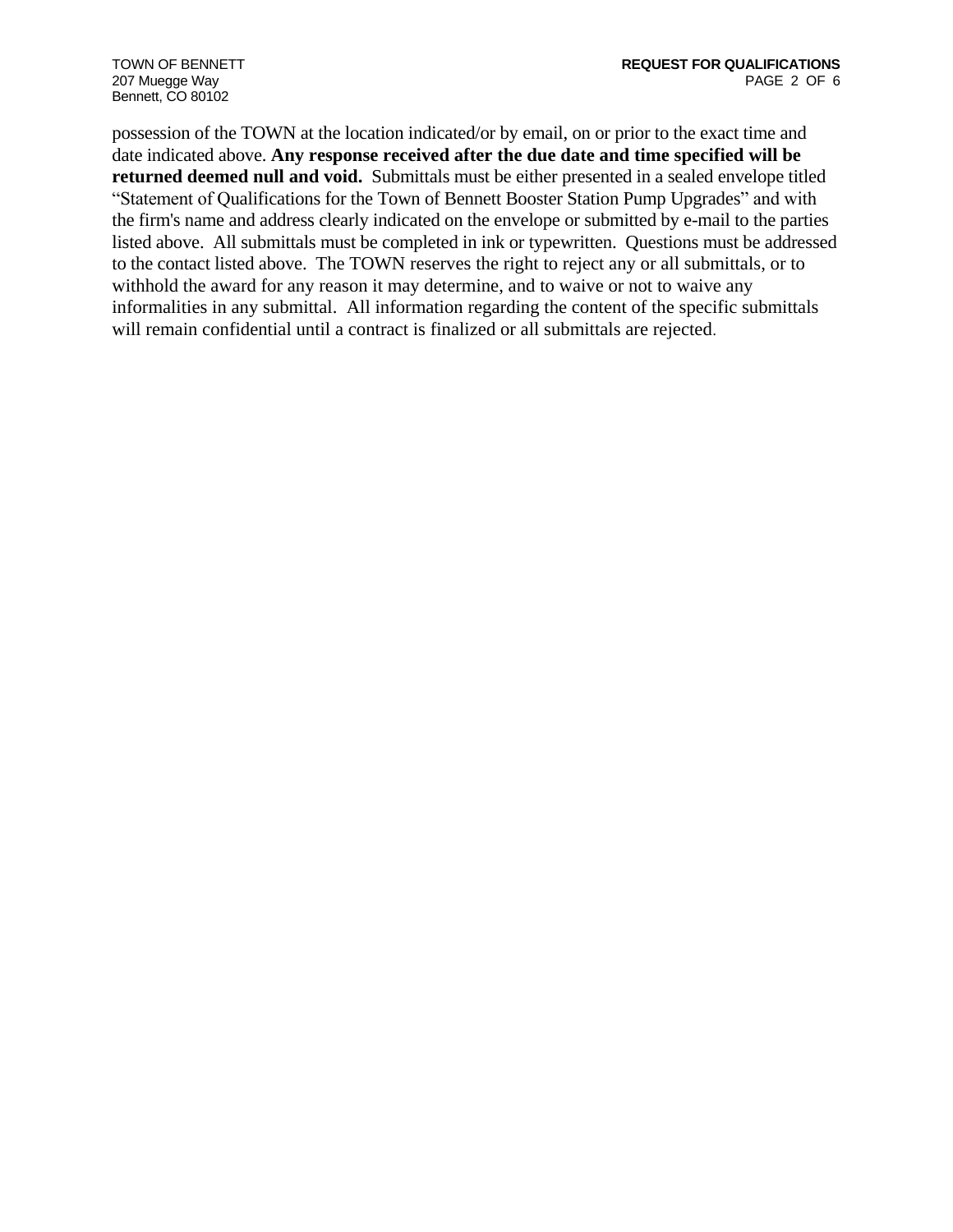# **SCOPE OF WORK**

### **I. PROJECT DESCRIPTION**

Due to the condition of certain components, the inefficiency of TOWN owned booster stations has been identified, and the TOWN has elected to upgrade and install pump, piping and housing for various sites, including but not limited to the Old Town Hall Booster Station, and the Converse Road Booster Station.

#### **II. RESPONSIBILITES**

The CMAR will provide pre-construction management services during the design phase of the project and serve as the general contractor during construction of the project. The CMAR begins with the assignment in an agency support role for pre-construction services. Prior to construction, the CMAR will assume the risk of delivering the project through a guaranteed maximum price contract.

"Guaranteed Maximum Price" or "GMP" means the sum of the maximum cost of the Work; the CMAR construction fee; general conditions fee; taxes, bonds, insurance costs; and bid contingency. The approved GMP will be made part of the Agreement by executing an amendment or additional amendments for phased construction.

The CMAR will be responsible for construction means and methods, and is required to solicit bids from subcontractors to perform the work. The CMAR may also be permitted to self-perform specific work packages.

- A. Design Phase services by the CMAR should include the following:
	- Team building/partnering (meetings)
	- Management plan
	- Value analysis/engineering
	- Constructability reviews
	- Cost Model/Budget
	- Estimating/price guarantees
	- Bid package strategy (subcontracting, MWBE compliance)
	- Ordering of long lead-time materials
- B. Construction Phase services by the CMAR should include the following:
	- Team management/coordination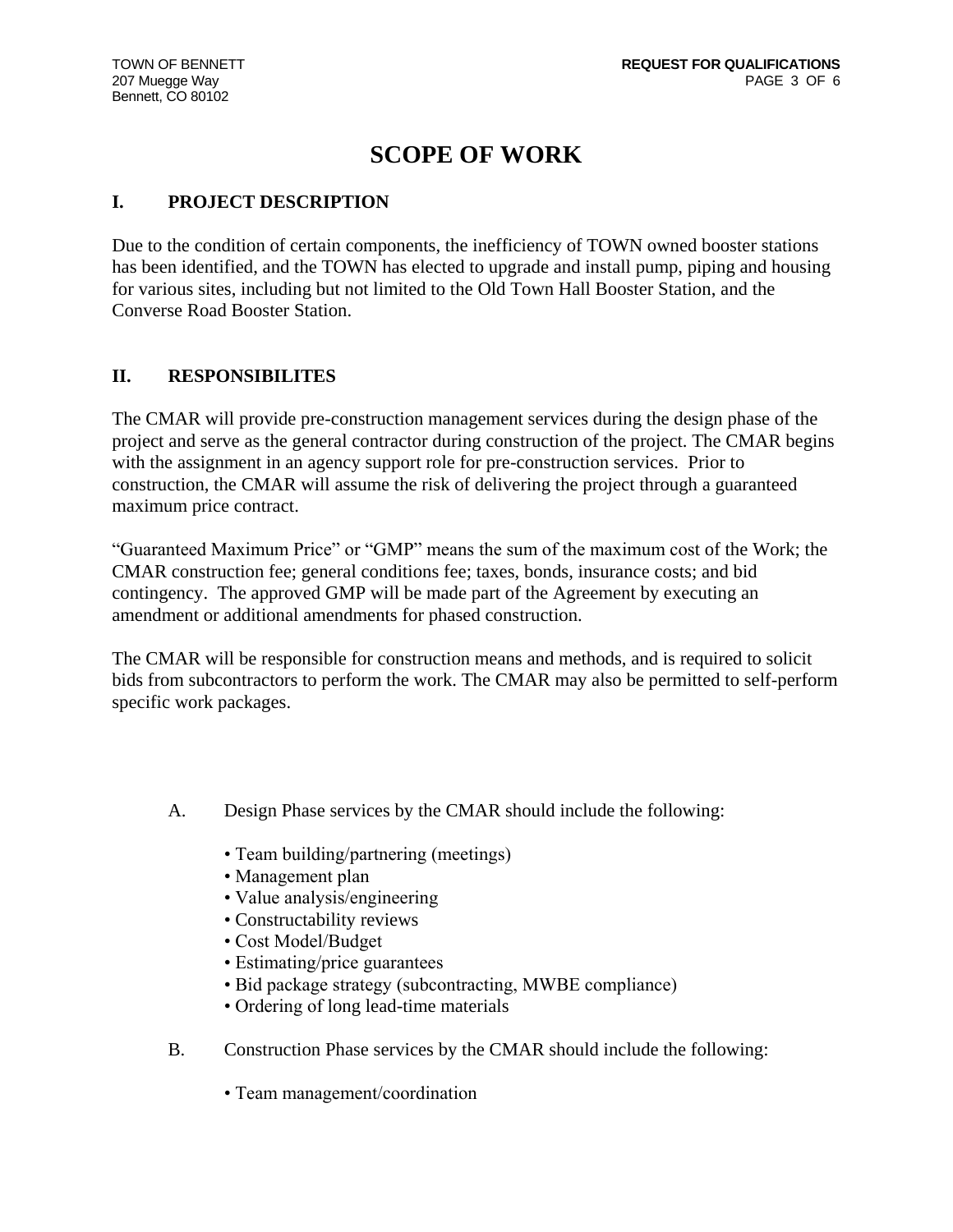207 Muegge Way Bennett, CO 80102

- Scheduling/submittal process
- Cost controls/change order management
- Subcontracting
- Field management
- Safety/QC programs
- Project close out/warranty period services
- Red Lines or As-Builts as Required

#### **III. SELECTION PROCESS**

A Selection Committee will be convened to evaluate each SOQ according to the stated criteria. The highest ranked firm following the evaluation process will then be invited to enter into contract negotiations. If the TOWN is unsuccessful in negotiating a contract with the bestqualified team, the TOWN may then negotiate with the second or third most qualified team until a contract is executed, or may decide to terminate the selection process.

# **EVALUATION CRITERIA**

The CMAR will be selected through a qualifications-based selection process. Firms interested in providing CM at Risk services must submit a SOQ that addresses the following issues:

#### **I. SELECTION CRITERIA**

- **A. GENERAL INFORMATION**
- **B. EXPERIENCE AND QUALIFICATIONS OF THE FIRM/TEAM**
- **C. APPROACH TO PERFORMING THE REQUIRED SERVICES**
- **D. OVERALL EVALUATION OF THE FIRM/TEAM AND ITS PERCEIVED ABILITY TO PROVIDE THE REQUIRED SERVICES**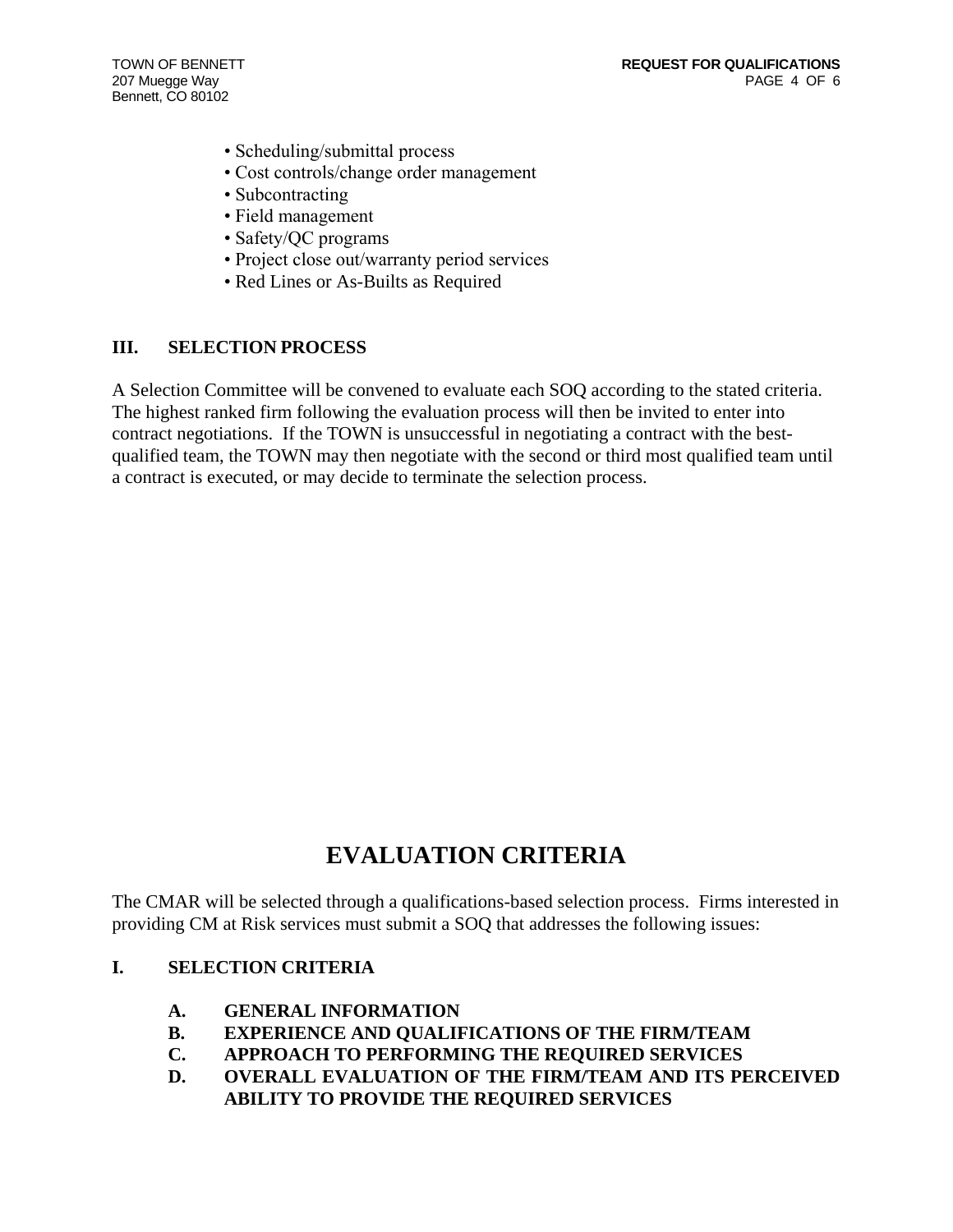### **II. REQUIREMENTS SPECIFIC TO EVALUATION CRITERIA**

The narrative portion and the materials presented in response to this RFQ shall be submitted in the same order as requested and must contain, at a minimum, the following:

### **A. GENERAL INFORMATION**

- 1. Provide a general description of the firm and/or team that is proposing to provide construction management and general construction services.
- 2. Provide an organizational chart showing key personnel.
- 3. Provide a listing of the Colorado professional and contractor licenses held by the team.
- 4. Identify any claims arising from a contract which resulted in litigation, arbitration or administrative hearing within the last three years. Briefly describe the circumstances and outcome.
- 5. Provide the firms safety rating and verification from surety as to the firms bonding capacity.

# **B. EXPERIENCE AND QUALIFICATIONS OF THE FIRM/TEAM**

- 1. Identify at least three (2) comparable projects, in which the firm served as either CM at Risk, Agency CM, and/or General Contractor. For each project please provide the following:
	- Description of project
	- Role of the Firm (include pre-construction services provided, if any)
	- Project's original contracted construction cost and final construction cost
	- Construction dates
	- Owner
	- One (1) project reference with telephone number
- 2. Provide a listing of the proposed project team, which will not count towards submittal length requirements.

# **C. APPROACH TO PERFORMING THE REQUIRED SERVICES**

- 1. Discuss any issues your firm has identified on this project and how those will be addressed.
- 2. Describe your firm's project management approach and team organization during pre-construction and construction phase services.
- 3. Provide contact information for up to three (2) Engineering firms that you worked with in this manner.

## **D. OVERALL EVALUATION OF THE FIRM/TEAM AND ITS PERCEIVED ABILITY TO PROVIDE THE REQUIRED SERVICES**